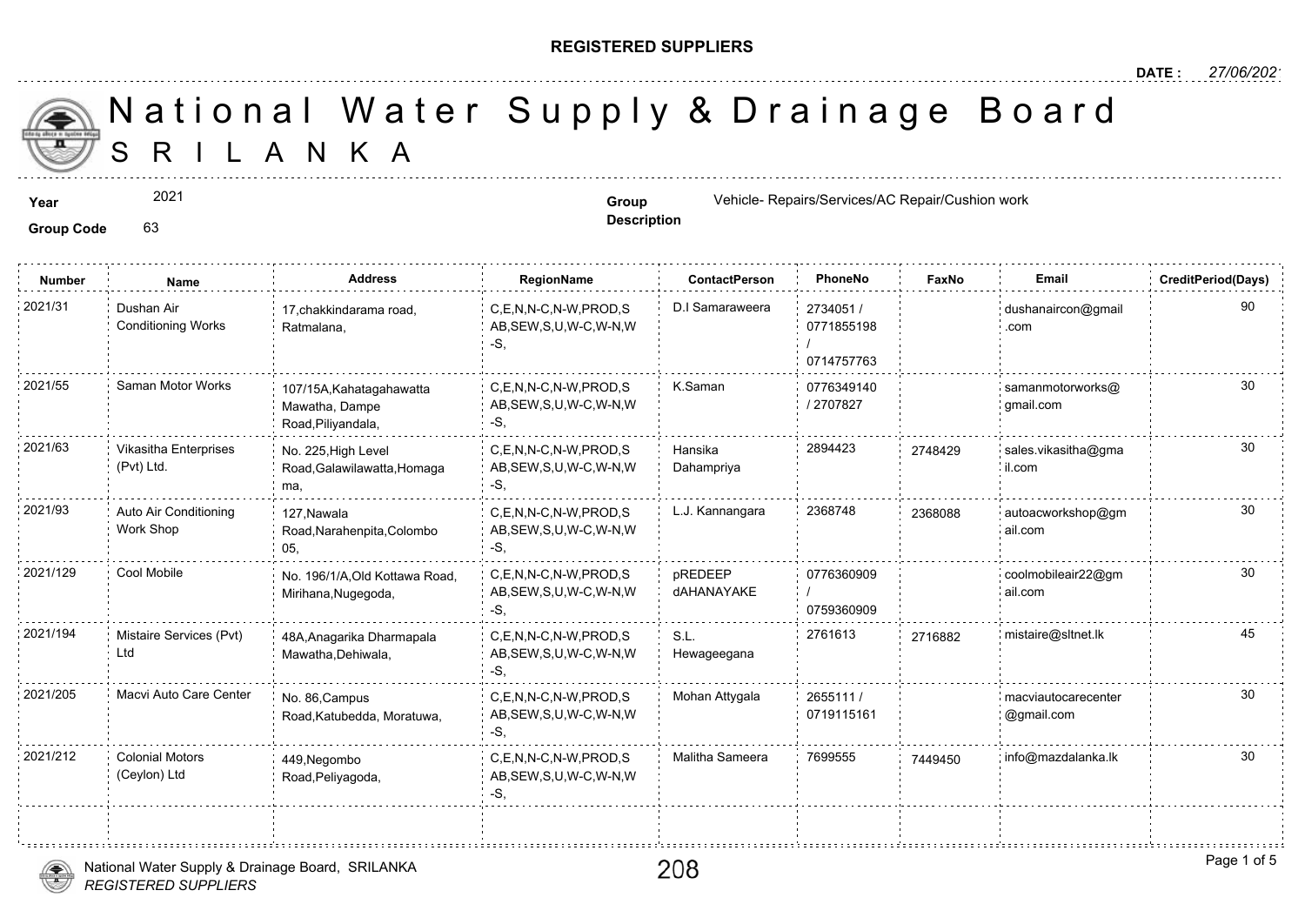

2021

**Description**

209

**Year Group Vehicle- Repairs/Services/AC Repair/Cushion works are expected as <b>Group Group Contract Vehicle- Repairs/Services/AC Repair/C** 

**Group Code** 63

| Number   | Name                                | <b>Address</b>                                            | RegionName                                                | <b>ContactPerson</b>      | PhoneNo                              | Faxl   |
|----------|-------------------------------------|-----------------------------------------------------------|-----------------------------------------------------------|---------------------------|--------------------------------------|--------|
| 2021/265 | Auto Touch Marine Bay               | 56, Vivekananda<br>Road, Colombo - 06,                    | C,E,N,N-C,N-W,PROD,S<br>AB, SEW, S, U, W-C, W-N, W<br>-S, | Reggie<br>Wijesinghe      | 0777508890<br>/ 4903700              |        |
| 2021/271 | Super Tecno                         | No. 82/2, S.D.S. Jayasinghe<br>Mawatha, Kohuwala,         | C,E,N,N-C,N-W,PROD,S<br>AB, SEW, S, U, W-C, W-N, W<br>-S, | H.F.S.L. Fonseka          | 7270707 /<br>7300302 /<br>0773781687 |        |
| 2021/274 | Wimalasiri Motors                   | No. 82, Bandaranayake<br>Mawatha,<br>Katubedda, Moratuwa, | C,E,N,N-C,N-W,PROD,S<br>AB, SEW, S, U, W-C, W-N, W<br>-S, | M.Wimalasiri              | 0722278028<br>/ 4215144              |        |
| 2021/282 | D.H.D. Motors and<br>Spare Parts    | 35/1/A, Jayanthi Place,<br>Werahara, Boralesgamuwa,       | C.E.N.N-C.N-W.PROD.S<br>AB, SEW, S, U, W-C, W-N, W<br>-S. | S.D. Rukmal<br>Priyankara | 0777887219                           |        |
| 2021/290 | Diesel And Motor<br>Engineering PLC | No. 65, Jethawana<br>Road, Colombo - 14,                  | C,E,N,N-C,N-W,PROD,S<br>AB, SEW, S, U, W-C, W-N, W<br>-S. | Madurika<br>Samarasekara  | 2449797 /<br>2449080                 |        |
| 2021/293 | A4 Motors                           | 5/5, Karadiyana Road,<br>Wewala, Piliyandala,             | C,E,N,N-C,N-W,PROD,S<br>AB, SEW, S, U, W-C, W-N, W<br>-S. | G.D.A. Prasanna           | 0770029584<br>0776727065             |        |
| 2021/300 | <b>Bulani Motors</b>                | No. 169, Shramadana<br>Mawatha, Halpita, Polgasowita,     | C,E,N,N-C,N-W,PROD,S<br>AB, SEW, S, U, W-C, W-N, W<br>-S. | R.K.V.K.<br>Nishantha     | 0776063736<br>/2600268               |        |
| 2021/304 | N.C. Motors                         | No. 149/A, St. Jude Place,<br>Thaladuwa, Negombo,         | C,E,N,N-C,N-W,PROD,S<br>AB, SEW, S, U, W-C, W-N, W<br>-S. |                           | 0778412802                           |        |
| 2021/306 | Macro Auto Tech (Pvt)<br>Ltd        | No. 233, Colombo Road,<br>Divulpiriya, Boralesgamuwa,     | C,E,N,N-C,N-W,PROD,S<br>AB, SEW, S, U, W-C, W-N, W<br>-S, | J.C.M.<br>Senanayake      | 2518424 /<br>0777731554              | 251842 |
| 2021/331 | Gamini Motors                       | No.<br>296, Thalawathugoda, Kotte,                        | C,E,N,N-C,N-W,PROD,S<br>AB, SEW, S, U, W-C, W-N, W<br>-S. | Lahiru                    | 0727272242                           |        |

National Water Supply & Drainage Board, SRILANKA

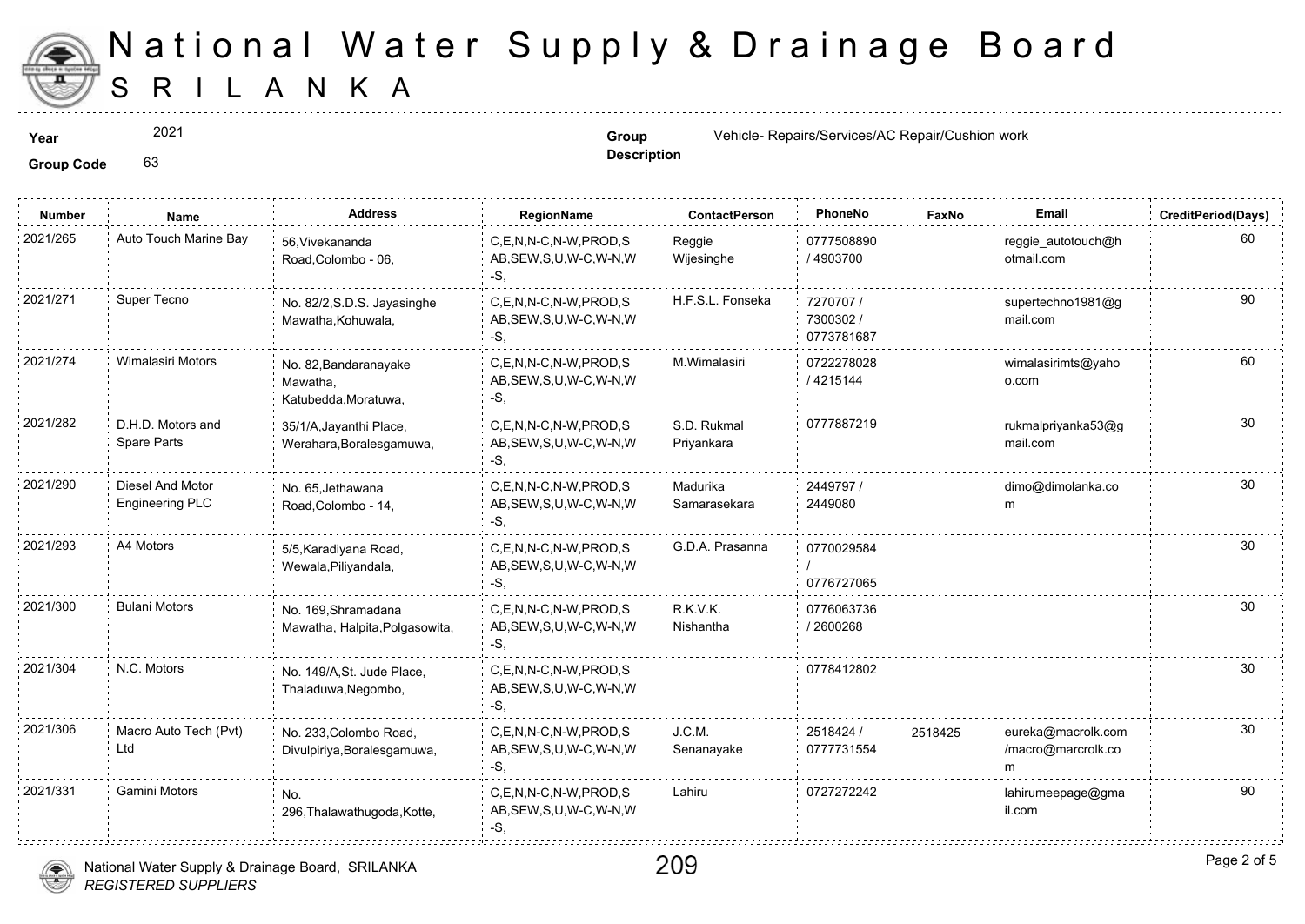

2021

**Description**

**Year Group Vehicle- Repairs/Services/AC Repair/Cushion works are expected as <b>Group Group Contract Vehicle- Repairs/Services/AC Repair/C** 

**Group Code** 63

| <b>Number</b> | Name                                    | <b>Address</b>                                                     | RegionName                                                   | <b>ContactPerson</b>          | PhoneNo                  | Faxl   |
|---------------|-----------------------------------------|--------------------------------------------------------------------|--------------------------------------------------------------|-------------------------------|--------------------------|--------|
| 2021/349      | Gamage Motor Works                      | No. 36/1, River<br>Road, Werahera, Boralesgamu<br>wa,              | C,E,N,N-C,N-W,PROD,S<br>AB, SEW, S, U, W-C, W-N, W<br>-S.    | Ruwanpathirana                | 2509979<br>/071764030    | 250997 |
| 2021/382      | Goldway Motor<br>Engineers              | No. 55. Honnantara<br>South, Horana Road, Kesbewa,                 | C.E.N.N-C.N-W.PROD.S<br>AB, SEW, S, U, W-C, W-N, W<br>-S,    | Kumara<br>Chandratissa        | 2620668 /<br>0772976950  |        |
| 2021/386      | Edirisinghe Cushion<br>Works (Pvt) Ltd. | Kandy<br>Road, Kalalpitiya, Pasyala,                               | C,E,N,N-C,N-W,PROD,S<br>AB, SEW, S, U, W-C, W-N, W<br>-S,    |                               | 0332286729<br>0770103439 |        |
| 2021/396      | Sameera Auto<br>Electricals             | No. 27, Sanathana<br>Mandiraya, Old Road,, Nawinna,<br>Maharagama, | C.E.N.N-C.N-W.PROD.S<br>AB, SEW, S, U, W-C, W-N, W<br>$-S$ , | PS Nandana                    | 0714233093               |        |
| 2021/410      | Makumbura Services<br>Station           | 14 Mile Post, Highlevel<br>Road, Makumbura, Pannipitiya,           | C,E,N,N-C,N-W,PROD,S<br>AB, SEW, S, U, W-C, W-N, W<br>$-S$ . | Sajith Makumbura              | 2891744                  |        |
| 2021/425      | Sriya & Pasindu Motors                  | 3A , Bodiva<br>Road, Udahamulla, Nugegoda,                         | C.E.N.N-C.N-W.PROD.S<br>AB, SEW, S, U, W-C, W-N, W<br>-S.    | <b>RA Lionel</b>              | 0773547047               |        |
| 2021/428      | <b>Gamini Motors</b>                    | 51/4, Kirula<br>Pedesa, Maharagama Road,<br>Mampe, Piliyandala,    | C,E,N,N-C,N-W,PROD,S<br>AB, SEW, S, U, W-C, W-N, W<br>-S.    | <b>WGMMK Gamini</b><br>Kumara | 0726572119<br>0719723234 |        |
| 2021/438      | Saranga Engineering<br>(Pvt) Ltd.       | 195, Liyanwala, Padukka,                                           | C.E.N.N-C.N-W.PROD.S<br>AB, SEW, S, U, W-C, W-N, W<br>-S.    | Sujith<br>Gamalathge          | 2757521                  | 275752 |
| 2021/439      | Sanjeewa Auto Mobile                    | 212D, Highlevel<br>Road, Watareka, Padukka,                        | C,E,N,N-C,N-W,PROD,S<br>AB, SEW, S, U, W-C, W-N, W<br>-S,    | HK Sanjeewa<br>Lankananda     | 2184297                  |        |
| 2021/448      | Nikini Motor<br>Engineering             | 175/3/B, Wanaguru<br>Mawatha, Hokandara<br>South, Hokandara,       | C,E,N,N-C,N-W,PROD,S<br>AB, SEW, S, U, W-C, W-N, W<br>-S.    | Kalum                         | 0777267088               |        |

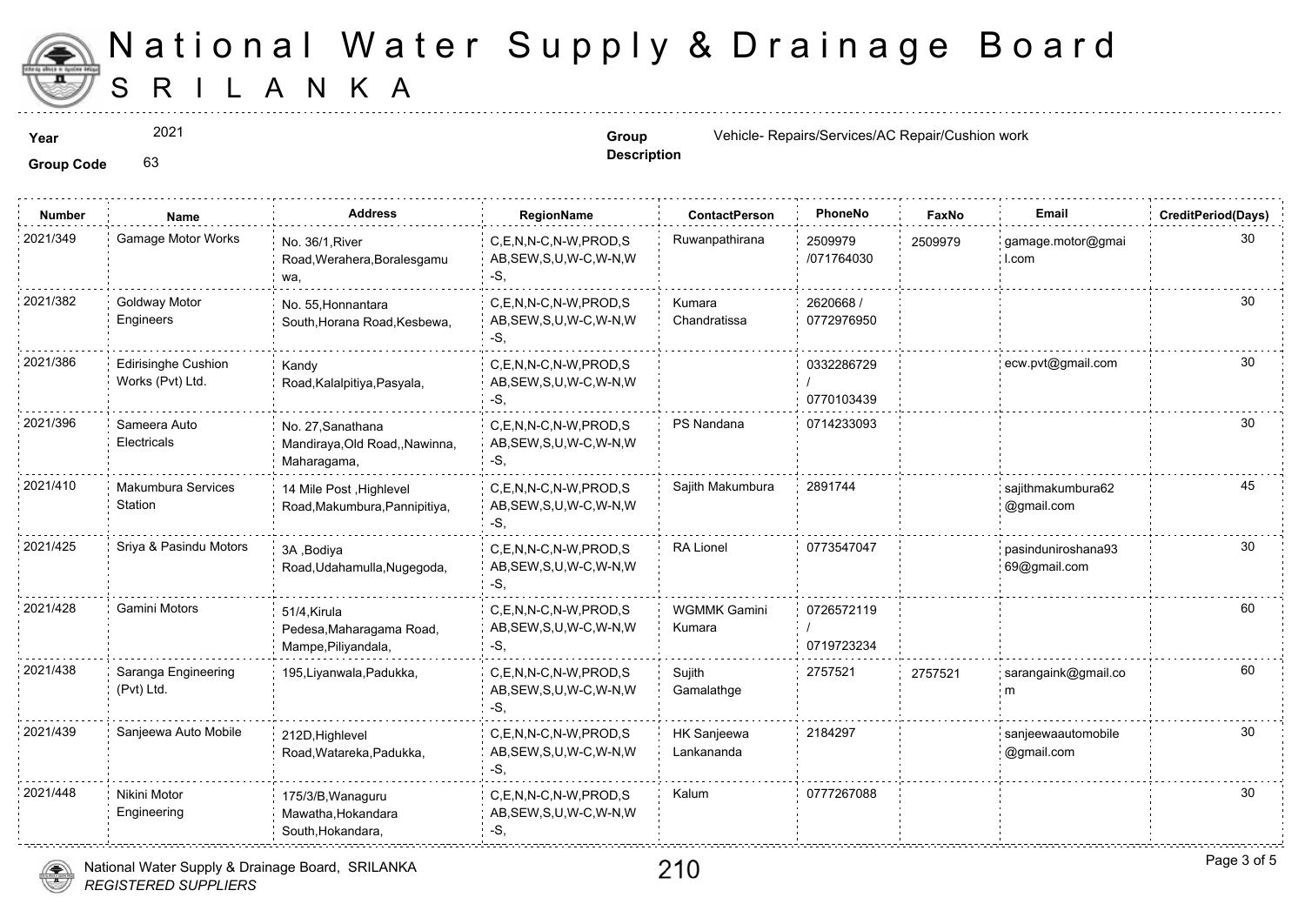

2021

**Description**

**Year Group Vehicle- Repairs/Services/AC Repair/Cushion works are expaired as <b>Group Group Contract Website-** Repairs/Services/AC Repair/Cushion works and the services of the service of the service of the service o

**Group Code** 63

| <b>Number</b> | Name                                                   | <b>Address</b>                                                   | <b>RegionName</b>                                            | <b>ContactPerson</b>                         | PhoneNo                                             | Faxl             |
|---------------|--------------------------------------------------------|------------------------------------------------------------------|--------------------------------------------------------------|----------------------------------------------|-----------------------------------------------------|------------------|
| 2021/470      | Diesel & Motor<br><b>Engineering PLC</b>               | No. 65, Jetawana<br>Road, Colombo 14,                            | C.E.N.N-C.N-W.PROD.S<br>AB, SEW, S, U, W-C, W-N, W<br>-S.    | Niroshan Pushpa<br>Kumara                    | 2449797 /<br>24645 /<br>0769370645                  | 244908<br>420989 |
| 2021/478      | Attidiya Service (Pvt) Ltd.                            | No. 47, Attidiya<br>Road, Rathmalana,                            | C.E.N.N-C.N-W.PROD.S<br>AB, SEW, S, U, W-C, W-N, W<br>$-S$ . | WA Hemantha<br>Weerasinghe                   | 5976535                                             |                  |
| 2021/479      | OEM Spare Parts (Pvt)<br>Ltd.                          | No. 66, Attidiya<br>Road, Ratmalana,                             | C.E.N.N-C.N-W.PROD.S<br>AB, SEW, S, U, W-C, W-N, W<br>$-S$ . | WAH Weerasighe                               | 5976535/<br>2625768                                 | 597653           |
| 2021/512      | Auto Shine (Pvt) Ltd.                                  | 174/1.Old Kesbewa<br>Road, Delkanda, Nugegoda,                   | C.E.N.N-C.N-W.PROD.S<br>AB, SEW, S, U, W-C, W-N, W<br>-S,    | Ranjaka<br>Kalubowilage                      | 5548648                                             | 281980           |
| 2021/544      | Sunco Engineering (Pvt)<br>Ltd.                        | No. 35, Wata<br>Mawatha, Devananda<br>Road, Navinna, Maharagama, | C.E.N.N-C.N-W.PROD.S<br>AB, SEW, S, U, W-C, W-N, W<br>$-S$ , | <b>BMA</b><br>Pieris-Director<br>Engineering | 2817911 /<br>0702149000<br>0773836834<br>0759583540 | 281791           |
| 2021/562      | Losingtan Service Place                                | Eluthoor, Mannar,                                                | C,E,N,N-C,N-W,PROD,S<br>AB, SEW, S, U, W-C, W-N, W<br>-S.    | F Leenas                                     | 0232223199<br>0777663038                            |                  |
| 2021/567      | Modern Air Conditioning<br>and Mechanical<br>Engineers | No. 792, Kandy<br>Road, Wedamulla, Kelaniya,                     | C,E,N,N-C,N-W,PROD,S<br>AB, SEW, S, U, W-C, W-N, W<br>-S,    | FL De Harles                                 | 2910415/<br>5708956                                 | 291476           |
| 2021/571      | DID Bag Factory                                        | No. 03.A-9<br>Road, Thandikkulam, Vavuniya,                      | C.E.N.N-C.N-W.PROD.S<br>AB, SEW, S, U, W-C, W-N, W<br>-S.    | <b>BL</b> Damith                             | 0242228184<br>0713130035                            |                  |
| 2021/579      | Arabian Motors (Pvt) Ltd.                              | No. 106, Arnold Rathnayaka<br>Mawatha, Colombo 10,               | C,E,N,N-C,N-W,PROD,S<br>AB, SEW, S, U, W-C, W-N, W<br>$-S,$  | Hemantha<br>Weerawardena                     | 7590690 /<br>0764404419                             |                  |